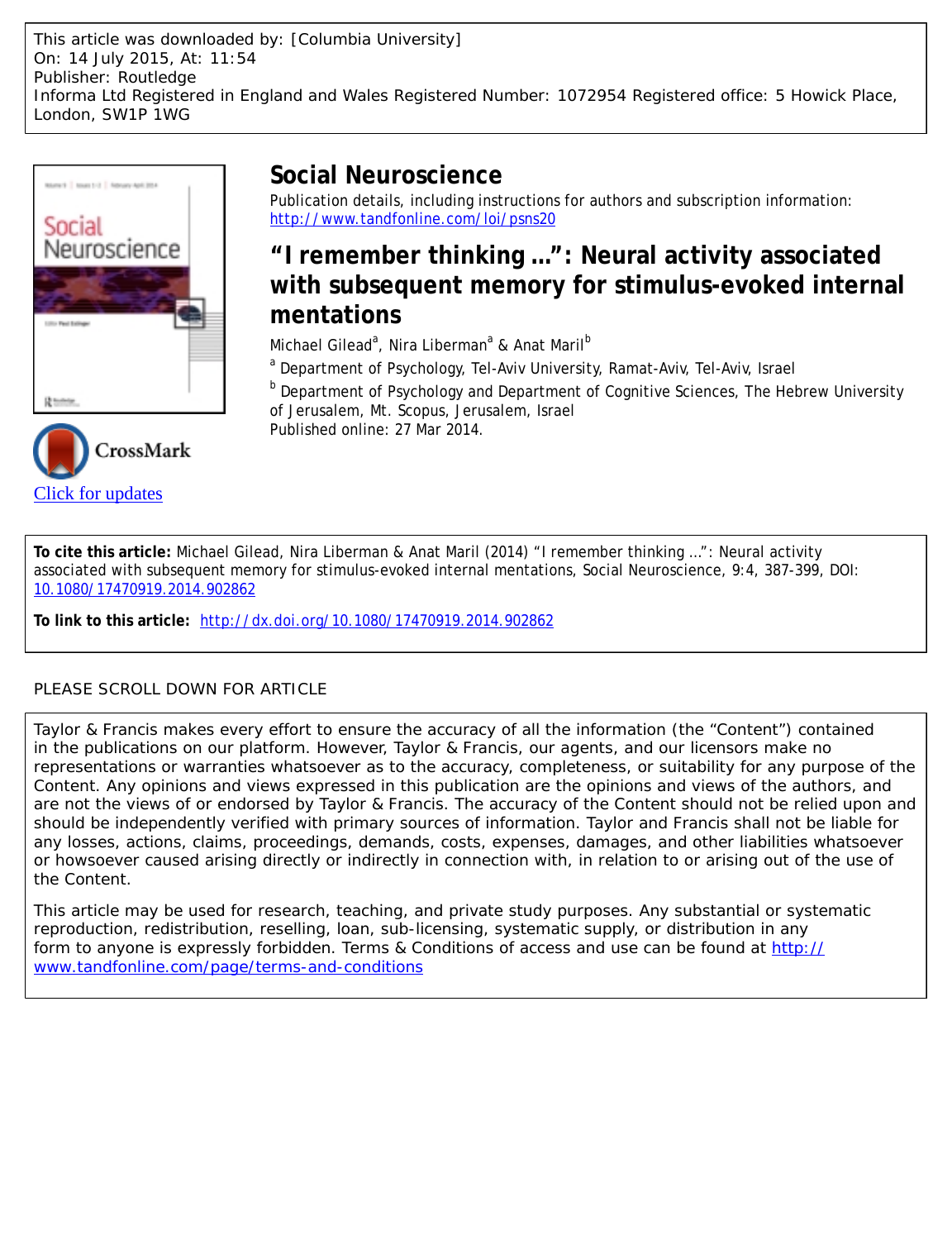# "I remember thinking …": Neural activity associated with subsequent memory for stimulus-evoked internal mentations

Michael Gilead<sup>1</sup>, Nira Liberman<sup>1</sup>, and Anat Maril<sup>2</sup>

<sup>1</sup>Department of Psychology, Tel-Aviv University, Ramat-Aviv, Tel-Aviv, Israel <sup>2</sup>Department of Psychology and Department of Cognitive Sciences, The Hebrew University of Jerusalem, Mt. Scopus, Jerusalem, Israel

Conscious thought involves an interpretive inner monologue pertaining to our waking experiences. Previous studies focused on the mechanisms that allow us to remember externally presented stimuli, but the neurobiological basis of the ability to remember one's internal mentations remains unknown. In order to investigate this question, we presented participants with sentences and scanned their neural activity using functional magnetic resonance imaging (fMRI) as they incidentally produced spontaneous internal mentations. After the scan, we presented the sentences again and asked participants to describe the specific thoughts they had during the initial presentation of each sentence. We categorized experimental trials for each participant according to whether they resulted in subsequently reported internal mentations or not. The results show that activation within classic language processing areas was associated with participants' ability to recollect their thoughts. Activation within mostly right lateralized and medial "default-mode network" regions was associated with not reporting such thoughts.

Keywords: Self; Subsequent memory; fMRI; Mind wandering; Consciousness; Language.

Our mind does not only record and store perception. Instead, some of the stimuli we perceive evoke internal mentations, which could be interpretations (e.g., of a person we see as being trustworthy), further ideas (e.g., for a birthday gift), pending questions (e.g., "how does he know all that he tells me?"), and self-reflections (e.g., "I must have been a pain for my parents as a child"). These cognitions have one thing in common—although they are evoked by experiences of the external world, they are not correlates of it, but rather originate from within. Storing these stimulus-evoked internal mentations in long-term memory is a fundamental aspect of human memory and cognition.

How are internal mentations stored? Unlike what we saw, heard, or smelt, our internal mentations do not have a physical realization that could be easily captured by our neuronal assemblies. Despite much research into the cognitive and neurobiological basis of memory, this question has not been directly investigated. Probably due to the latent nature of these internal mentations, they have eluded experimenters, who examined instead the mechanisms that promote memory for carefully controlled, externally presented stimuli.

In the present article, we adopt a traditional paradigm of memory research, the subsequent memory paradigm (Brewer, Zhao, Desmond, Glover, &

Correspondence should be addressed to: Nira Liberman, Department of Psychology, Tel-Aviv University, Ramat-Aviv, Tel-Aviv 69978, Israel. E-mail: niralib@post.tau.ac.il

Michael Gilead, Nira Liberman, and Anat Maril designed research and wrote the article; Michael Gilead performed research; Michael Gilead and Anat Maril analyzed data.

The authors declare no conflict of interest.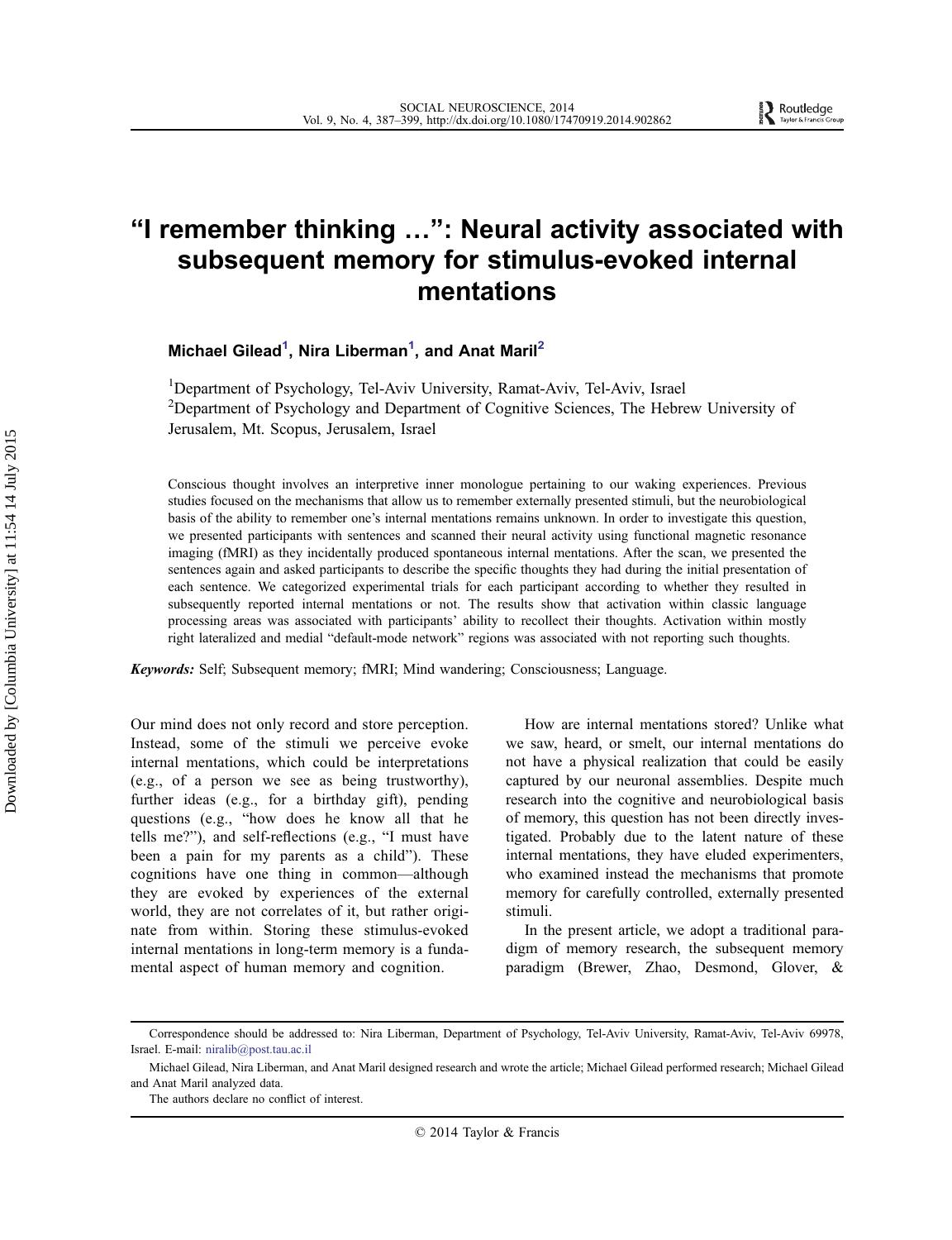Gabrieli, [1998;](#page-11-0) Wagner et al., [1998](#page-13-0)) to examine internal mentations. In the original paradigm, participants are presented at encoding with stimuli while being scanned inside a functional magnetic resonance imaging (fMRI) scanner. These items are then categorized according to whether or not they were subsequently remembered in a post-scanning test. By identifying the neural activity predictive of subsequent successful versus unsuccessful memory, researchers attempt to unravel the neurobiological systems that subserve successful (versus unsuccessful) encoding. This paradigm has generated a substantial body of work, with a recent comprehensive meta-analysis (Kim, [2011](#page-12-0)) detailing 74 such studies.

Kim's [\(2011\)](#page-12-0) meta-analysis found that five main activation foci were associated with subsequent memory: the left inferior frontal cortex, fusiform cortex, hippocampal formation, premotor cortex, and the posterior parietal cortex. This complex of brain areas is thought to subserve various aspects of the encoding process. For example, the left inferior frontal cortex, which is associated with linguistic processing (e.g., Just, Carpenter, Keller, Eddy, & Thulborn, [1996;](#page-12-0) Poldrack et al., [1999](#page-12-0)) is especially predictive of subsequent memory for verbal material, whilst the fusiform gyrus, implicated in visual processing (e.g., Kanwisher, McDermott, & Chun, [1997](#page-12-0); McCandliss, Cohen, & Dehaene, [2003\)](#page-12-0), is more predictive of memory for visual material (Kim, [2011\)](#page-12-0).

As noted earlier, unlike externally presented words or pictures, our thoughts do not necessarily have a tangible real-world correlate; in light of this, unraveling the neural correlates of subsequent memory for internal mentations could address important theoretical issues. One possibility would be that thought is auditory in nature—nothing more than "sub-vocal speech" (Watson, [1924](#page-13-0)). While these dated approaches might be overly simplistic, more recent accounts of conscious thought do indeed postulate that our inner monologue might be akin to actual speech perception and production (Carruthers, [1998;](#page-12-0) McGuire et al., [1996\)](#page-12-0). Based upon this view, the ability to remember our thoughts might rely upon temporal and frontal regions that underlie overt speech processing (Hickok & Poeppel, [2007](#page-12-0)) and inner speech (e.g., Morin & Michaud, [2007](#page-12-0)).

Another important advantage of the subsequent memory paradigm is that it may give an indication about what causes memory to falter. Subsequent forgetting was found to be associated with activation within the posterior cingulate cortex, temporoparietal junction, superior frontal cortex, ventromedial prefrontal cortex, and the frontal pole (Kim, [2011\)](#page-12-0), areas that collectively constitute the default-mode

network (Raichle et al., [2001](#page-12-0)). The default-mode network was initially identified when researchers noticed that it displayed a higher level of activity when participants were resting (rather than performing tasks). Despite its initial association with a supposed absence of cognitive processing, it quickly became evident that when participants are not focused on outwardoriented tasks, their minds do not come to a halt; instead, people reported having a stream of stimulusindependent conscious thoughts, largely based on past episodic experiences (e.g., Mazoyer et al., [2001\)](#page-12-0). It was suggested that the default-mode network is responsible for this type of mental activity. This suggestion, termed the "internal mentation hypothesis" (Buckner, Andrews-Hanna, & Schacter, [2008](#page-11-0)), received further support from research that showed that default-network activity correlates with lapses of outward-oriented attention, and with epochs of mindwandering (Christoff, Gordon, Smallwood, Smith, & Schooler, [2009](#page-12-0)).

In light of this evidence, the association between subsequent forgetting and the default-mode network could reflect participants' focus on their inner world instead of outside stimuli. An interesting question that Kim ([2011](#page-12-0)) raises, however, is what will happen when the to-be-remembered information is "endogenous." Since the default-mode network is believed to subserve the processing of one's internal mentations, will its activation predict one's ability to remember these thoughts?

The current study provides a preliminary investigation into these questions—it aims to begin delineating the neural substrates that subserve memory for stimulus-evoked internal mentations, by examining the neural activity that is correlated with the subsequent recollection of such memories. Participants underwent a fMRI while they were presented with short sentences and performed a simple reading comprehension task. Immediately after scanning, they were presented again with each of these sentences and were asked to write down in detail specific thoughts that they recollect having during the initial presentation of the sentence. For each participant, we categorized experimental trials according to whether they resulted in subsequently remembered internal mentations or not and compared activity between these two types of trials. We were especially interested in examining the neural activity within default-mode network regions (e.g., Buckner et al., [2008\)](#page-11-0), within the complex of regions formerly associated with subsequent remembering (Kim, [2011\)](#page-12-0), and within temporal and frontal areas associated with speech processing (e.g., Hickok & Poeppel, [2007\)](#page-12-0) and the internal monologue (e.g., Morin & Michaud, [2007\)](#page-12-0).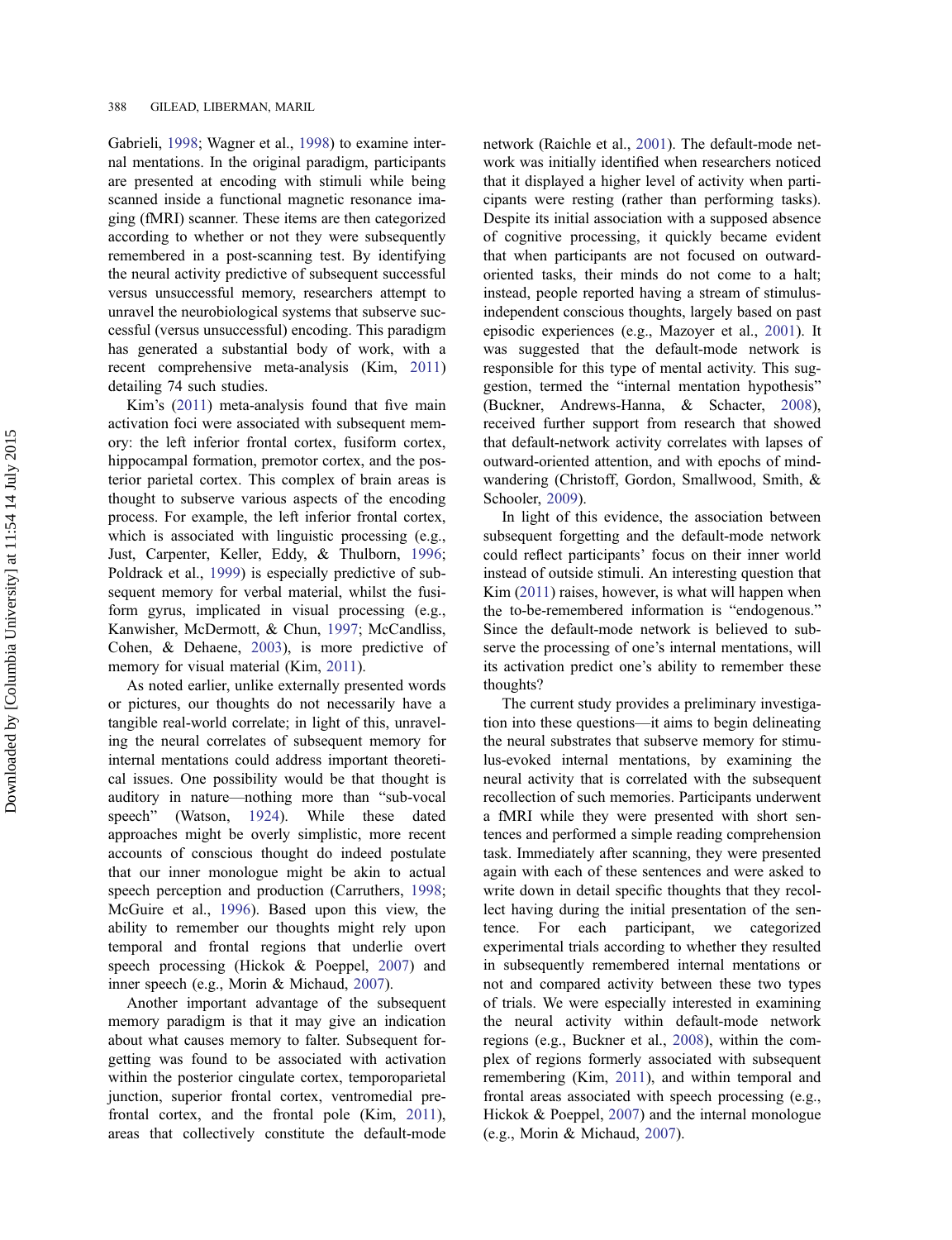## Method

#### Participants

Twenty-one right-handed participants (12 women, average age 24.7 years, range 21–28 years) from Tel-Aviv University participated in the experiment. They were all native speakers of Hebrew, none had a history of neurological or psychiatric disorders, and all had normal or corrected to normal vision. One participant was excluded from the data analysis due to a failure to comply with task demands. We omitted from the data analysis 7 participants who were unable to report at least 25 mentations, leaving a total of 13 participants for the final data analysis<sup>1</sup> (7 women, average age 24.46 years, range 22–28 years). The criterion for participants' inclusion (25 reported thoughts) was determined a priori. Participants were paid or received course credit for their participation. They gave written consent prior to taking part in the experiment. The study was approved by the Institutional Review Board of the Sourasky Medical Center, Tel-Aviv.

## **Materials**

The experimental stimuli were 312 Hebrew sentences consisting of a transitive verb in the thirdperson male singular form, the word "the", and an object complement (e.g., "Opened the drawer," "Respected the decision"). Additional 36 sentences were used in catch trials and were immediately followed by a reading comprehension question. The catch sentences and questions were introduced in order to ensure that participants were engaged in the reading comprehension task and were modeled as events of no interest in the imaging data analysis.

#### Behavioral procedure

Participants were carefully instructed and trained on the task prior to entering the scanner. The training was repeated verbatim inside the scanner. The items used for the training session were taken from a different pool of sentences. Participants were instructed to silently read the sentences displayed and press a button once they felt that they understood their meaning. They were told that occasionally a yes/no question pertaining to the previous sentence would appear and were asked to answer it. Participants were unaware that a subsequent memory test would occur and encoded their internal mentations incidentally. Stimuli were presented with Presentation version 14.9 (Neurobehavioral Systems, Albany, CA). Each sentence was presented on screen for 3500 ms, followed by a 500-ms fixation cross. On catch trials, a reading comprehension question appeared instead of a fixation cross immediately after the sentence, and two possible answers (yes/no (appeared on the bottom of the screen. The catch questions were displayed for 4000 ms followed by a 500-ms fixation cross. Participants responded to the target sentences and catch questions by pressing a response box with their index and middle left-hand fingers. They did not know which sentence would be followed by a comprehension question and therefore had to read all the sentences attentively .The experiment had four sessions of 500 s each. Each session contained 78 sentences and 9 catch trials. Experimental and catch trials were intermixed with baseline trials in which a fixation cross was presented. The duration of the baseline trials randomly varied between 2 and 8 s (mean ITI =  $3.22$  s), totaling about one quarter of the overall session duration. The sentences were randomly presented, and the order of the stimulus trials and baseline trials was determined by a sequencing algorithm designed to maximize the efficiency of the eventrelated design (Dale, [1999\)](#page-12-0).

Immediately after the scanning, participants were presented again with the 312 sentences that they saw earlier, displayed in random order. They were told to read each sentence and recollect whether they had any specific thoughts during its initial presentation. They were asked to describe any such thought in some detail, and to type "none" in case they did not remember any thought. We told participants to write only thoughts that they certainly recalled having during the initial presentation of the sentence in the scanner. We explained to them that even if they recollect the sentence and remember having thoughts about it, or during its presentation, they should write down "none" unless they are able to report the specific thought. It was made clear to the participants that they are free to describe any type of thought, as mundane or bizarre it might be, related to the sentence or not. Lastly, we tried to reassure participants that they should not feel pressure in case they are unable to remember specific thoughts and just do the best they can.

Obviously, this paradigm does not perfectly divide the originally presented sentences into those that elicited internal mentations versus those that did not. It is possible that people had internal mentations that they then failed to report, as it is possible that they reported internal mentations that they did not originally have.

 $<sup>1</sup>$  Despite the relatively very few remaining participants (13), the</sup> pattern of activation was markedly consistent across all participants, leading to the observed statistical robustness.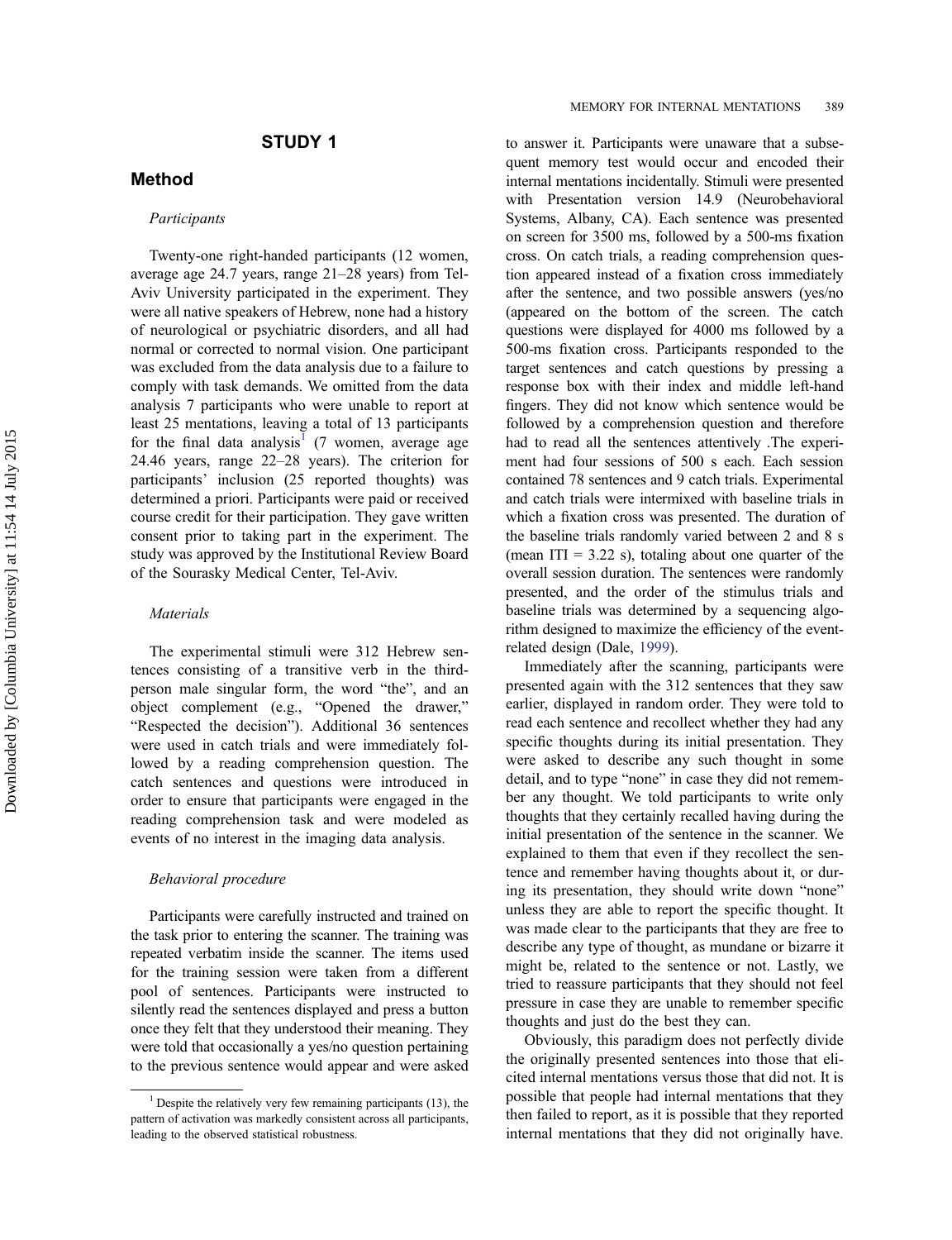

Figure 1. Task structure. Critical trials and catch questions were always followed by a 0.5-s fixation. Jittered fixation trials (2–8 s, mean  $ITI = 3.22$ ) and catch trials were interspersed throughout the experiment.

We think that it is justified to assume that overall, reports correlated with reality (at least to some extent). Thus, when participants recalled having an internal mentation, the probability that they actually had an internal mentation is greater than the probability of an actual mentation in trials where they did not recall having an internal mentation. This assumption is empirically investigated in Study 2 (Figure 1).

### Imaging procedure

Whole-brain T2\*-weighted EPI functional images were acquired with a GE 3-T Signa Horizon LX 9.1 echo speed scanner (GE, Milwaukee, WI). The experiment consisted of four sequential scanning sessions in each of which 250 volumes were acquired  $(TR = 2000$  ms, 200 mm FOV, 64  $\times$  64 matrix, TE = 35, 36 pure axial slices,  $3.15 \times 3.15 \times 3.5$ -mm voxel size, no gap). Slices were collected in an interleaved order. At the beginning of each scanning session, five additional volumes were acquired to allow for T1 equilibration (they were not included in the analysis). Before the experiment, high-resolution anatomical images (SPGR; 1-mm sagittal slices) were obtained. Head motion was minimized by using cushions arranged around each participant's head and by explicitly guiding the participants prior to entering the scanner. Imaging data were preprocessed and analyzed using SPM5 (Wellcome Department of Cognitive Neurology, London). A slice-timing correction to the first slice was performed followed by realignment of the images to the first image. Next, data were spatially normalized to an EPI template based upon the MNI305 stereotactic space. The images were then resampled into 2-mm cubic voxels and finally smoothed with an 8-mm FWHM isotropic Gaussian kernel.

In order to model task-related activity in each of the relevant conditions, the canonical hemodynamic response was convolved with the onset of each trial. The general linear model was used for the statistical analyses. For each participant, trials were categorized according to whether they resulted in subsequent

memory for internal mentations (Remember trials) or not (Forget trials). A fixed-effect model was implemented to linearly contrast (Remember > Forget trials) as well as (Forget > Remember trials). We then computed the second-level analyses (in which subjects were treated as random effects) using one-sample ttests. Significant regions of activation were identified using a threshold of  $p < .001$  with a cluster size threshold of 60 voxels. Monte-Carlo simulations using the AlphaSim program indicated that this threshold sets the family-wise error rate at  $p < .05$ (Forman et al., 1995).

## **Results**

## Behavioral results

Internal mentations data. Participants recollected internal mentations on an average of 70.15 of the 312 sentences (average percentage = 22.48%,  $SD = 36.85$ , range = 27–135). The content of these thoughts was extremely eclectic (e.g., "I thought of tent I raised in a trip to South America with my brother," "I thought I like this word, it has a nice ring to it"). Practically all of the reported mentations were related to the sentence, despite the fact that the instructions stated that they do not have to be. We do not know whether participants also had mentations unrelated to the presented sentences (e.g., thinking of future plans and bodily sensations). It is likely that such mentations did occur, but were not subsequently recollected; it is also possible that (despite our instructions) participants thought it is more appropriate to report supposedly task-relevant thoughts instead of more idiosyncratic content.

The percentage of reported internal mentations did not differ between trials that were succeeded by a fixation ( $M = 22.65\%$ , SD = 11.55) and trials that were succeeded by another sentence  $(M = 22.33\%,$  $SD = 13.23$ ,  $t(12) = 0.28$ , n.s. The mean number of mentations did not differ between the first ( $M = 36.69$ ,  $SD = 20.62$ ) and second parts of the experiment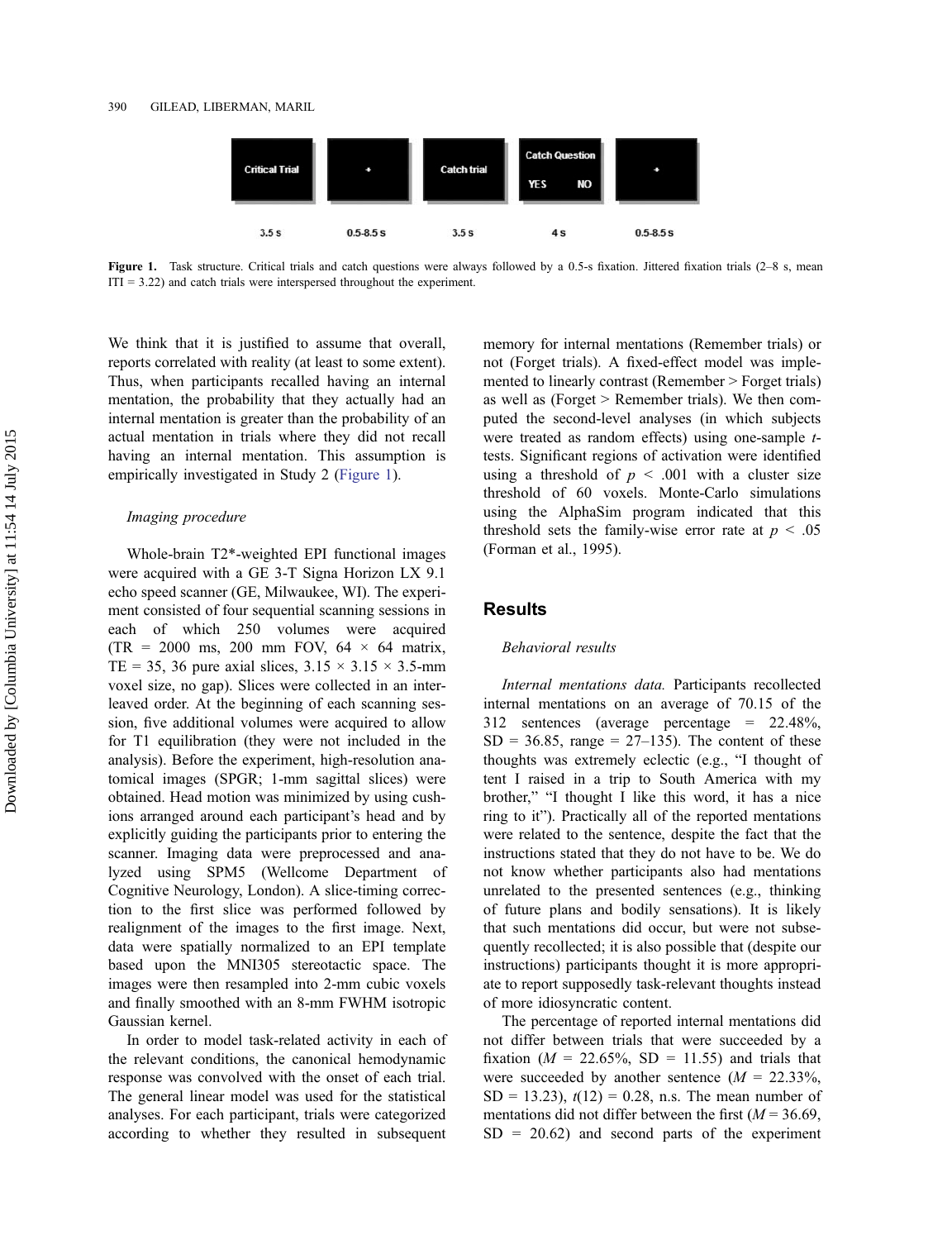$(M = 33.46, SD = 19.37), t(12) = 1.02, n.s.$  There were also no gender differences,  $t(11) = 0.33$ , n.s., nor was there a significant correlation between participants' age and number of mentations,  $F(1, 11) < 1$ .

Accuracy. Participants responded within the 4000 ms time limit on 94.88% of the catch trials, and their accuracy was 92.53%.

Response time (RT). Sentence reading times did not differ between sentences for which subsequent internal mentations were recollected  $(M = 1385 \text{ ms})$ ,  $SD = 374$ ) and sentences for which internal mentations were not recollected  $(M = 1395 \text{ ms})$ ,  $SD = 424$ ,  $t(12) = 0.53$ , n.s.

#### Imaging data

Neural activity associated with subsequent recollection of internal mentations (Remember > Forget). The ability to successfully recollect stimulusevoked internal mentations was robustly associated with activity within two distinctively left-lateralized frontotemporal regions: the posterior middle temporal gyrus (peak MNI coordinates: –50, –40, –4) and the inferior frontal gyrus (peak MNI coordinates: –38, 22, 28) (Figure 2a and [Table 1\)](#page-6-0). Further activations in this condition included the left insula  $(-44, 20, 0)^2$ 

We did not observe activations within the hippocampal formation at a threshold of  $p < .05$ , corrected. However, this region, which is known for its important role in memory functions (e.g., Eichenbaum, Yonelinas, & Ranganath, [2007](#page-12-0); Kim, [2011\)](#page-12-0) was active at a lower threshold of  $p \leq 0.005$ , uncorrected (Figure 2b).

Neural activity associated subsequent forgetting of internal mentations (Forget  $>$  Remember). The processing of sentences for which no stimulus-evoked internal mentations were remembered was associated with activity within mostly medial and right lateralized "default-mode network" regions, most notably the posterior cingulate gyrus, the ventromedial prefrontal cortex, and the right temporoparietal junction ([Figure 3](#page-6-0) and [Table 1\)](#page-6-0). These regions are known to be typically associated with internally oriented cognition such as mind-wandering, theory of mind reasoning, memory retrieval, and prospection (e.g., Buckner et al., [2008](#page-11-0)).

Further activations were observed within the left and right middle frontal gyri, which extend beyond



Figure 2. (a) Neural activity predictive of subsequent recollection of internal mentations. Activations are shown at a threshold of  $p < .05$ , corrected (based on a threshold of  $p < .001$  and cluster extent of 60 contiguous voxels). MNI coordinates for illustration are (–46,–40,–4). (b) Hippocampal formation activity associated with subsequent recollection of internal mentations. Activations do not survive a threshold of corrected  $p \leq .05$  and are shown at an uncorrected threshold of  $p < .005$ ,  $k = 30$ . MNI coordinates for illustration are (Hippocampal formation activity associated with subsequent recollection of internal mentations. Activations do not survive a threshold of corrected  $p \leq .05$ , and are shown at an uncorrected threshold of  $p < .005$ ,  $k = 30$ . MNI coordinates for illustration are  $(-32, -20, -26)$ .

<sup>&</sup>lt;sup>2</sup> We did not have any a priori prediction regarding insular activation, and therefore this finding will not be further discussed. It appears in [Table 1](#page-6-0) for future reference.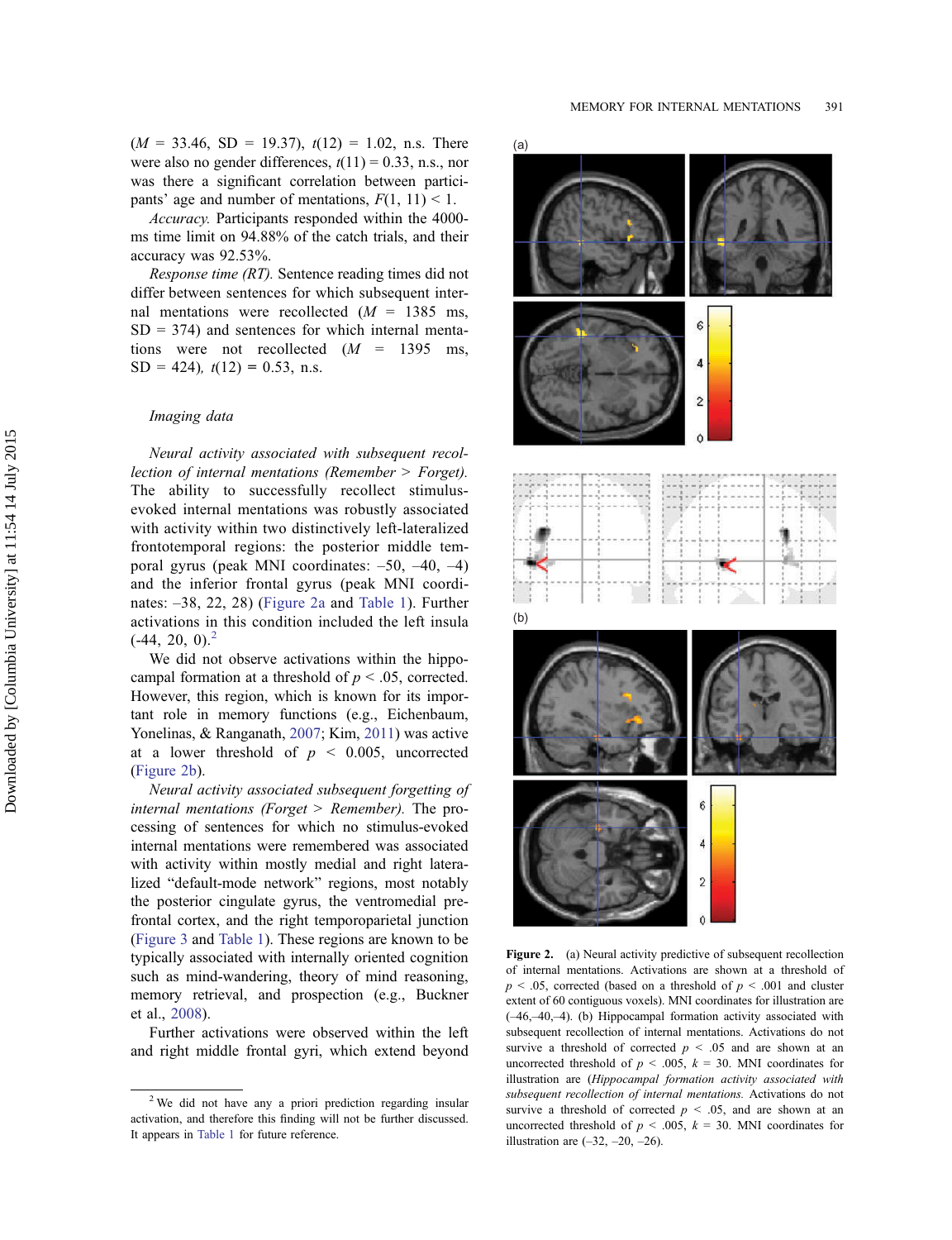<span id="page-6-0"></span>

|                    |          |                                   | Coordinates      |               | Significance level |         |        |
|--------------------|----------|-----------------------------------|------------------|---------------|--------------------|---------|--------|
| Contrast           | Region   |                                   | $\boldsymbol{x}$ | $\mathcal{Y}$ | z                  | Z-score | Voxels |
| Remember > Forget  | Temporal | L posterior middle temporal gyrus | $-50$            | $-40$         | $-4$               | 3.95    | 96     |
|                    | Frontal  | L inferior frontal gyrus          | $-38$            | 22            | 28                 | 3.88    | 133    |
|                    | Insula   | L insula                          | $-44$            | 20            | $\Omega$           | 3.4     | 89     |
| For get > Remember | Frontal  | R middle frontal gyrus            | 20               | $\theta$      | 60                 | 4.91    | 1802   |
|                    | Limbic   | Posterior cingulate gyrus         | 16               | $-50$         | 30                 | 4.65    | 902    |
|                    | Temporal | R temporoparietal junction        | 56               | -56           | 32                 | 4.43    | 1226   |
|                    | Frontal  | R Superior frontal gyrus          | 20               | 56            | 34                 | 4.26    | 942    |
|                    |          | L middle frontal gyrus            | $-38$            | 56            | ↑                  | 4.11    | 68     |
|                    |          | Paracentral lobule                | 10               | $-24$         | 48                 | 4       | 567    |
|                    |          | Medial frontal cortex             | 10               | 62            | 22                 | 3.54    | 62     |

TABLE 1 Regions identified in the whole brain analysis at significance level p < 0.05

*Note*: Based on a threshold of  $p < .001$  and cluster extent of 60 contiguous voxels.



Figure 3. Neural activity associated with subsequent forgetting of internal mentations. Activations are shown at an threshold of  $p \leq 0.05$ , corrected (based on a threshold of  $p \leq 0.001$  and cluster extent of 60 contiguous voxels); MNI coordinates for illustration are  $(12,-58, 44)$ .

the classic default-mode regions, and are in fact typically associated with executive functions and *exter*nally oriented attention (e.g., Corbetta & Shulman, [2002](#page-12-0)).

# STUDY 2

One limitation of Study 1 is that it is possible that people had internal mentations that they then failed to report; it is also possible that they reported internal mentations that they did not originally have. It is important to note that while many other subsequent memory studies categorize experimental trials according to an objective criterion of memory performance (i.e., did the participant actually remember or forget the stimuli), the use of participants' subjective reports, such as the one used in the current research, is also prevalent in the memory literature. Such subjective measures are warranted whenever the construct of interest simply cannot be gauged via objective measures. For example, our paradigm is similar to other studies in which the neural correlates of subjective meta-memory decisions were examined (i.e., Remember/Know (R/K) judgments; e.g., Eichenbaum et al., [2007\)](#page-12-0).

Similarly to previous R/K studies, the assumption in the current experiment was that participants' responses are at least partially veridical. In order to discover the neural correlates of subsequent memory for internal mentations, it is not required that participants will be able to perfectly divide the originally presented sentences into those that elicited internal mentations versus those that did not. Rather, all that is required is that when participants recalled having an internal mentation, the probability that they actually had an internal mentation is greater than the probability of an actual mentation in trials where they did not recall having an internal mentation.

In fact, the assumption that participants' responses are partially veridical is supported by the fact that categorization of experimental trials according to participants' responses resulted in statistically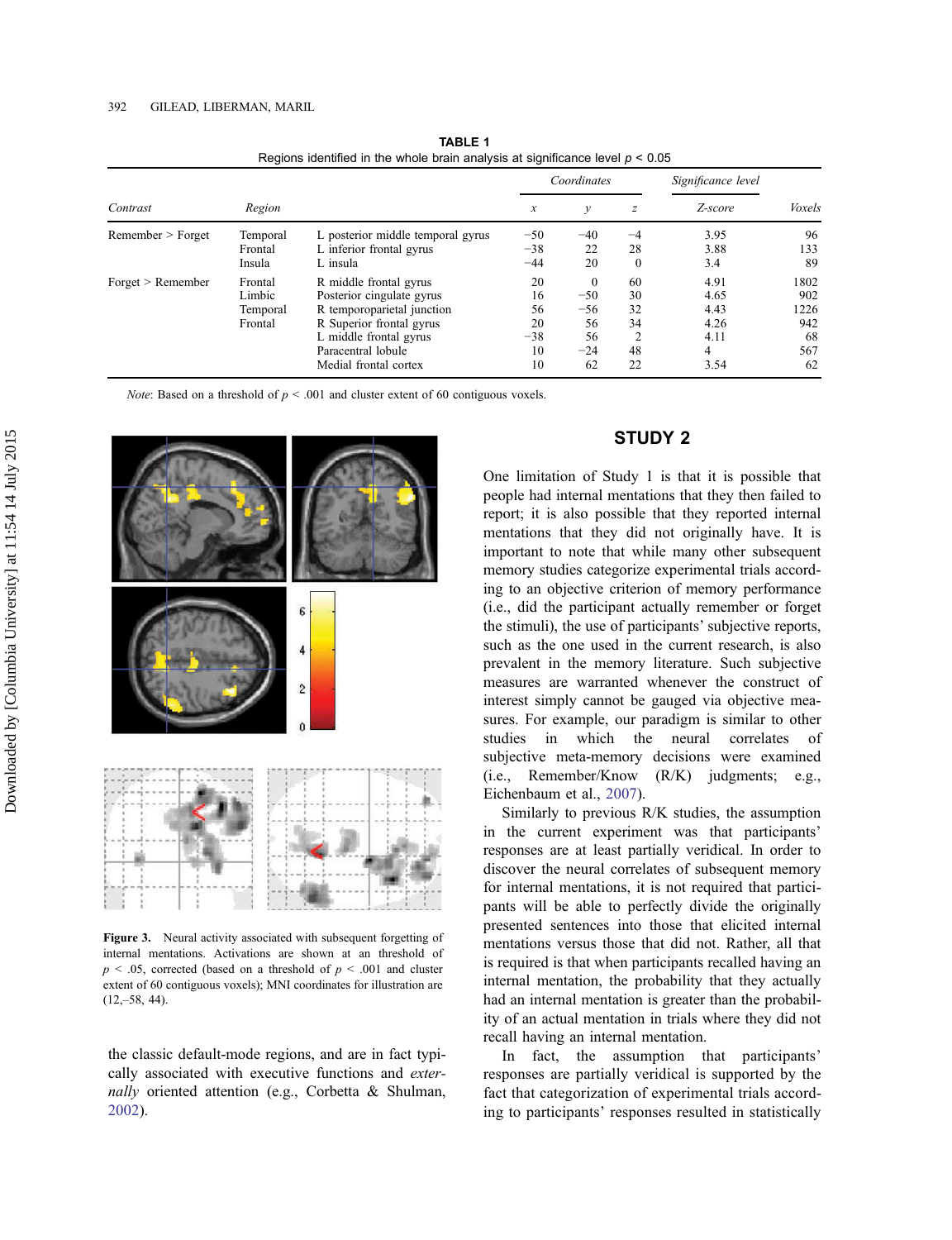robust neural activation, which emerged despite the contribution to the error factor introduced by participants' non-veridical reports. In Study 2, we wished to garner further evidence to support the trustworthiness of participants' reports of their internal mentations.

To that end, we conducted a behavioral variant of Study 1, in which we measured the proportion of reported mentations in trials that are bound to produce strong memory performance, in trials that are bound to produce weaker memory performance, and lure trials (in which reports of internal mentations would necessarily be a confabulation). If participants' reports of internal mentations are generally veridical, they should follow the pattern of results observed in experiments that examine memory, namely, a greater number of recollected mentations should be reported for stimuli that typically yield enhanced mnemonic performance.

More importantly, because mentations are detailed constructions, reporting a mentation on lure trials is more than a random error in judgment of memory strength, but rather constitutes a confabulation. If participants' reports are (at least partially) veridical, the amount of such reports should be relatively negligible. Therefore, reports of internal mentations (as a proportion out of all instances wherein a stimulus was recognized as appearing in encoding) should be markedly lower on lure trials as compared to both highly recollectable and less recollectable trials.

## Method

#### Participants

Twenty participants (14 women, average age 23.8 years, range 21–39 years) from Tel-Aviv University participated in the experiment. To remain consistent with Study 1, we omitted from the data analysis 7 participants who were unable to report at least 15 mentations,<sup>3</sup> leaving a total of 13 participants for the final data analysis. (The results did not differ when all participants were included.)

#### **Materials**

The experimental stimuli were 270 sentences randomly selected of the 312 used in Study 1 as well as the 36 catch-trial sentences that also appeared in Study 1. For each participant, 180 sentences were randomly selected to appear in the encoding phase, and the remaining 90 sentences served as lures. Out of the 180 sentences that appeared in encoding, 60 sentences were randomly assigned to the high-recognition condition; these sentences appeared on screen in a red font, in order to increase their distinctiveness. The remaining 120 sentences were assigned to the low-recognition condition and were displayed in regular black font.

## Procedure

During encoding, the procedure was identical to that of Study 1, with the exception that a third of the stimuli (i.e., the high-recognition condition) appeared on screen in a red font. Whenever such a sentence appeared, participants were asked to read it out loud. Much previous evidence (e.g., Hopkins & Edwards, [1972;](#page-12-0) Ozubko & Macleod, [2010\)](#page-12-0) shows that such a manipulation increases the distinctiveness of stimuli and thus produces enhanced recognition. An additional difference from Study 1 is that we did not display a jittered fixation. Instead, stimuli simply succeeded one another.

At retrieval, the procedure was once again similar to that of Study 1, with the exception that participants were shown the 180 old sentences intermixed with 90 novel sentences and were asked to state whether the sentences were not previously displayed ("new"), whether they remember having seen the sentences but do not remember having a mentation ("old"), or whether they remember the sentence and remember the accompanying mentation (in which case they had to type that mentation).

## Results

Participants reported an average of 28 mentations (range 15–53). Once again, practically all of the reported mentations were related to the sentence.

Unsurprisingly, the hit rates for high-recognition sentences ( $M = 65.25\%$ , SD = 9.76%) were higher than those for low-recognition sentences  $(M = 50.25\%, SD = 11.52\%), t(12) = 5.31, p < .001.$ Overall false alarm rate was 20.25%.

The proportion of internal mentations was calculated as (number of mentations)/(number of

<sup>&</sup>lt;sup>3</sup> In Study 1, we omitted participants who were unable to report 25 mentations out a total of 312 trials (i.e., 8% of the trials). In the current experiment, the total number of non-lure trials was 180 and so maintaining an 8% proportion entailed a cutoff of 15 mentations. The resulting proportion of remaining participants (65%) was identical in both studies.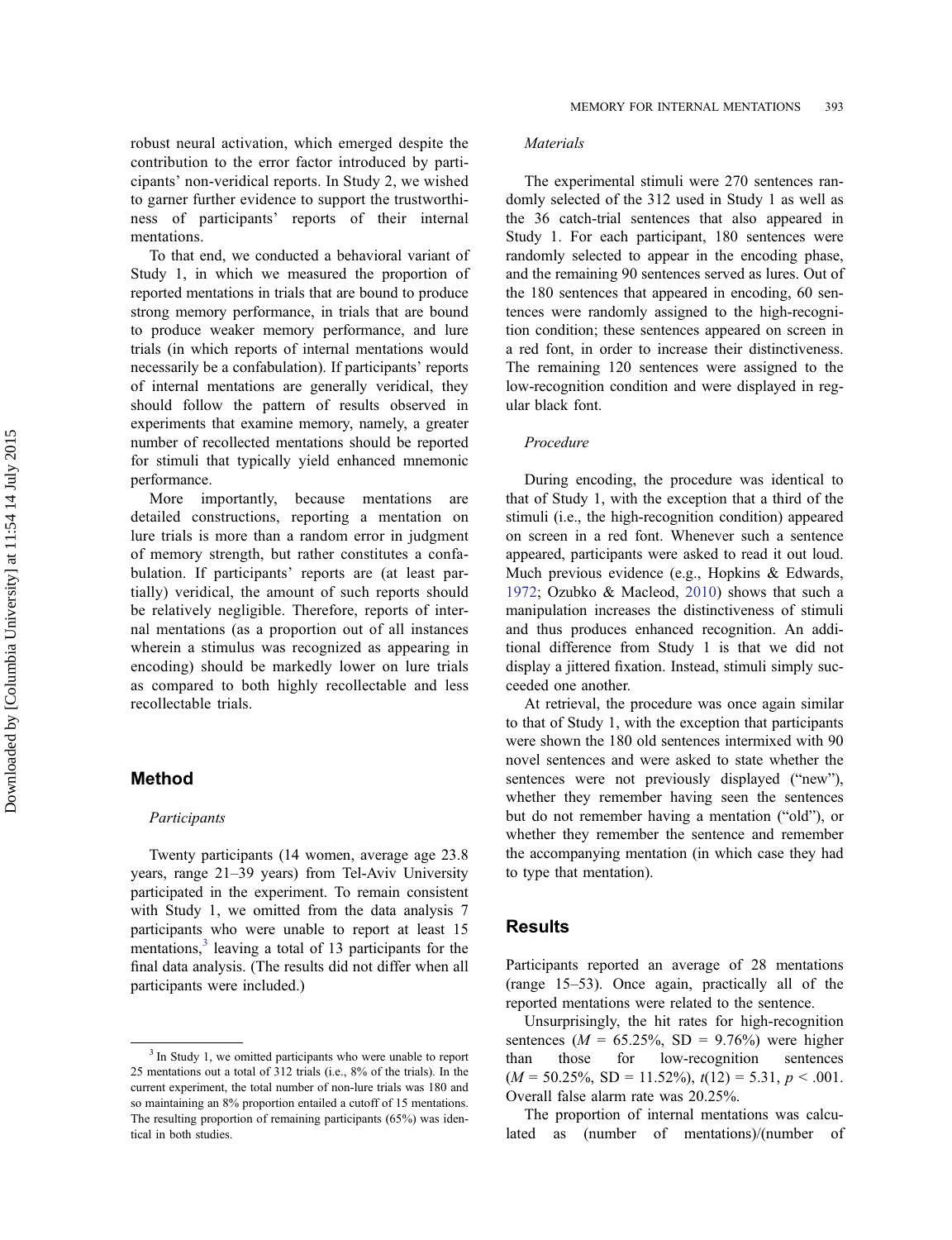

**Proportion of internal mentations** according to trial type

Figure 4. The proportion of reported mentations out of all recognition responses (i.e., mentation and "old" responses combined), as a function of trial type.

mentations + number of "old" response). We conducted a repeated measures ANOVA with trial type (high-recognition/low-recognition/lure) as the independent variable and proportion of mentations as the dependent variable. As predicted, there was a significant effect of trial type,  $F(1,12) = 41.83$ ,  $p < .001$ ; post hoc comparison using Tukey's HSD test indicated that the proportion of mentations for both high-recognition ( $M = 31.50\%$ , SD = 8.98%) and low-recognition ( $M = 26.10\%$ , SD = 10.98%) trials was higher than that in lure trials  $M = 5.06\%$ ,  $SD = 7.28\%$ , both  $p's < .001$ . There was no significant difference between the high-recognition and lowrecognition trials ( $p = .20$ ) (see Figure 4).

All in all, false-alarm rate for internal mentations was 1.28%. Participants reported mentations where they could not possibly exist in only 13 cases (an average of 1 false mentation per participant, range 0–6). Seven out of the 13 participants did not report any false mentation.

# **DISCUSSION**

We presented participants with sentences and scanned their neural activity as they performed a reading comprehension task. Our study relied on an assumption that participants had spontaneous thoughts about some of the sentences they read—autobiographical memories, thoughts about their own reactions, thoughts about the meaning of the sentences, and so on. After the scan, we presented the sentences again and asked the participants to describe the specific thoughts they had during the initial presentation of each sentence. We then categorized the experimental trials for each participant according to whether they resulted in subsequently recollected stimulus-evoked internal mentations or not. The results show that activation within

the left posterior middle temporal gyrus and the left inferior frontal gyrus (LIFG) predicted the participants' ability to recollect stimulus-evoked internal mentations. Activation within right lateralized and medial "default-mode network" regions was predictive of not reporting such thoughts.

Our results shed some light on an unexamined aspect of human memory, namely, memory for internal mentations. What do these results tell us about such memories?

# Internal mentations, semantic processing, and sub-vocal speech

We found that the ability to remember stimulusevoked internal mentations was associated with an increased activity in the LIFG. This region is unquestionably critical for our language faculty: it has been claimed to underlie such functions as retrieval (e.g., Demb et al., [1995](#page-12-0)) or selection (e.g., Moss et al., [2005](#page-12-0); Thompson-Schill, D'Esposito, Aguirre, & Farah, [1997](#page-12-0)) of semantic information and to be responsible for syntactic (e.g., Kaan & Swaab, [2002\)](#page-12-0) and phonological (e.g., Poldrack et al., [1999](#page-12-0)) processing. Most importantly, the LIFG is believed to subserve people's internal monologue or "inner speech" (e.g., McGuire et al., [1996](#page-12-0)) and was therefore suggested to be a possible correlate of awareness or conscious mentation (e.g., Morin & Michaud, [2007](#page-12-0)).

Subsequent memory for stimulus-evoked internal mentations was also associated with activity within the left posterior medial temporal gyrus (left pMTG). Similarly to the LIFG, the left pMTG is implicated in semantic retrieval (Demb et al., [1995](#page-12-0); Poldrack et al., [1999](#page-12-0)) and in speech processing (Hickok & Poeppel, [2007](#page-12-0)).

If the involvement of the LIFG and pMTG in subsequent memory for internal mentations is indeed related to their role in linguistic processing, it would lend support to a highly charged claim regarding the link between language and cognition: that our inner monologue is in fact akin to "sub-vocal speech" (Watson, [1924](#page-13-0)). Our introspective impressions reveal to us that we sometimes hear a "voice in our head" during thought (e.g., Carruthers, [1998](#page-12-0)); fMRI research has shown that verbal imagery recruits the speechproduction and perception system (McGuire et al., [1996](#page-12-0)), and evidence from psychotic participants reveal that their auditory hallucinations activate these systems (e.g., Dierks et al., [1999\)](#page-12-0). The current results insinuate that our conscious internal monologue might actually have great functional significance (rather than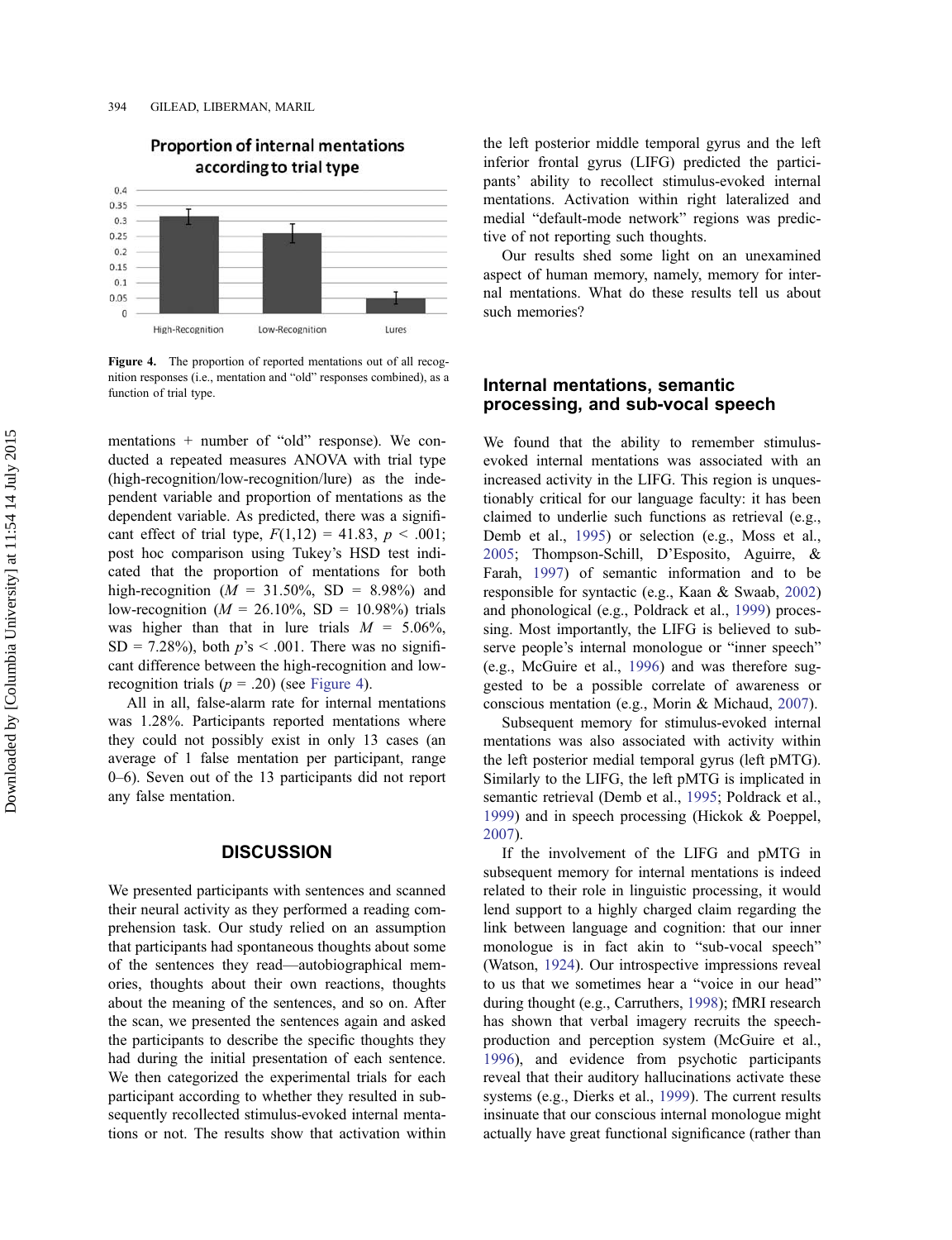being a mere epiphenomenon), as it may supply a medium upon which thought is recorded.

It is important to note in the current investigation we made use of verbal stimuli, and brain regions previously associated with linguistic processing are more likely to be recruited when participants are presented with such stimuli. Future studies must examine whether these findings hold also when auditory or pictorial stimuli are used. Furthermore, future studies should incorporate a speech processing condition within their design, in order to identify speech processing areas on a per-participant basis. This will allow a more careful investigation of the involvement of speech circuits in the retention of our inner monologue.

The LIFG is part of the complex of regions whose increased activation predicts subsequent memory for external stimuli (Kim, [2011](#page-12-0)). In light of this, Kim's ([2011\)](#page-12-0) meta-analysis hypothesized that its role in stimuli encoding is in enabling the successful processing of stimuli material, which is obviously a critical initial stage of the retention process. Further evidence for this argument comes from the observation that the subsequent memory effect in the LIFG seems to be greater in experiments that employed verbal rather than pictorial material (Kim, [2011\)](#page-12-0).

If Kim [\(2011](#page-12-0)) is correct, then it is possible that the LIFG activation that we observed is due to the processing of the stimuli material itself, since it is clear that in order for a linguistic message to evoke mentations it must first be adequately processed. However, this interpretation, while likely, is by no means the only possibility. One of the most robust phenomena in memory research is the "level of processing effect" (e.g., Craik & Tulving, [1975](#page-12-0)), whereby elaborating upon displayed stimuli substantially enhances memory performance. In light of this well-known effect, it is also possible that the involvement of the LIFG in subsequent memory stemmed from covert elaborative internal mentations that were evoked by the encoding stimuli, and which subsequently led to enhanced memory (see Staresina, Gray, and Davachi (2009) for a related view). Future research could resolve this question by incorporating verbal and pictorial stimuli within the same design and by dividing these stimuli into those who tend to spontaneously elicit a high (vs. low) percentage of elaborative internal mentations. If the LIFG's subsequent memory effect is indeed greater for verbal than for pictorial stimuli, independently of a stimulus propensity to evoke internal mentations, then its role in the encoding process would become much clearer.

The pMTG, whose activity was the most significant predictor of subsequent remembering in our experiment, is not part of the complex of regions that had been associated with successful encoding in the Kim ([2011\)](#page-12-0) meta-analysis. Hence, the current results indicate that it might have a unique role in the generation of long-lasting internal mentations. Future studies should aim to refine our current design by examining both the participants' memory for internal mentations and their general subsequent memory for external stimuli within the same experimental paradigm. Doing so will enable determining with certitude whether pMTG activation indeed has some unique role in memory for internal mentations.

# Internal mentations, recollection, and familiarity

The paradigm that we employed in order to investigate memory for internal mentations is related to a variant of Tulving's [\(1985](#page-13-0)) R/K paradigm, which was used in several subsequent memory studies (e.g., Dolcos, LaBar, & Cabeza, [2005;](#page-12-0) Slotnick, [2010](#page-12-0)). In this task, participants indicate that they "know" (K) an item if they find it familiar, but do not remember any specific details from the encoding session; a "remember" (R) response is warranted when the participant recalls contextual details from the initial presentation such as the color of the font in which it was presented, something she/he did in response to this item, or (most relevant to the current investigation) a thought she/he had during its presentation. Thus, trials that resulted in successfully remembered internal mentations would have been categorized as an "R" response in a R/K paradigm.

Despite the similarities between the two paradigms, they differ fundamentally. First off, the correlates of an "R" event do not specifically capture those trials in which internal mentations were recollected; as noted earlier, they can reflect memory of font color, a response, the memory of the preceding or following item, and more. Furthermore, participants in the R/K paradigm are not required to recall the content of the thoughts they had during "R" trials and are strictly asked to give a report of their subjective meta-cognitive evaluation, by choosing between R and K responses. This major difference is perhaps best clarified when one considers the experience of remembering "having had a dream," which stands in sharp contrast to remembering the actual content and detail of that dream. Indeed, due to these paradigmatic differences, the neural correlates identified in the current study substantially differ from R/K studies that are typically associated with the medial temporal lobe (e.g., Eichenbaum et al., [2007](#page-12-0)) and do not extend to the regions found in our study.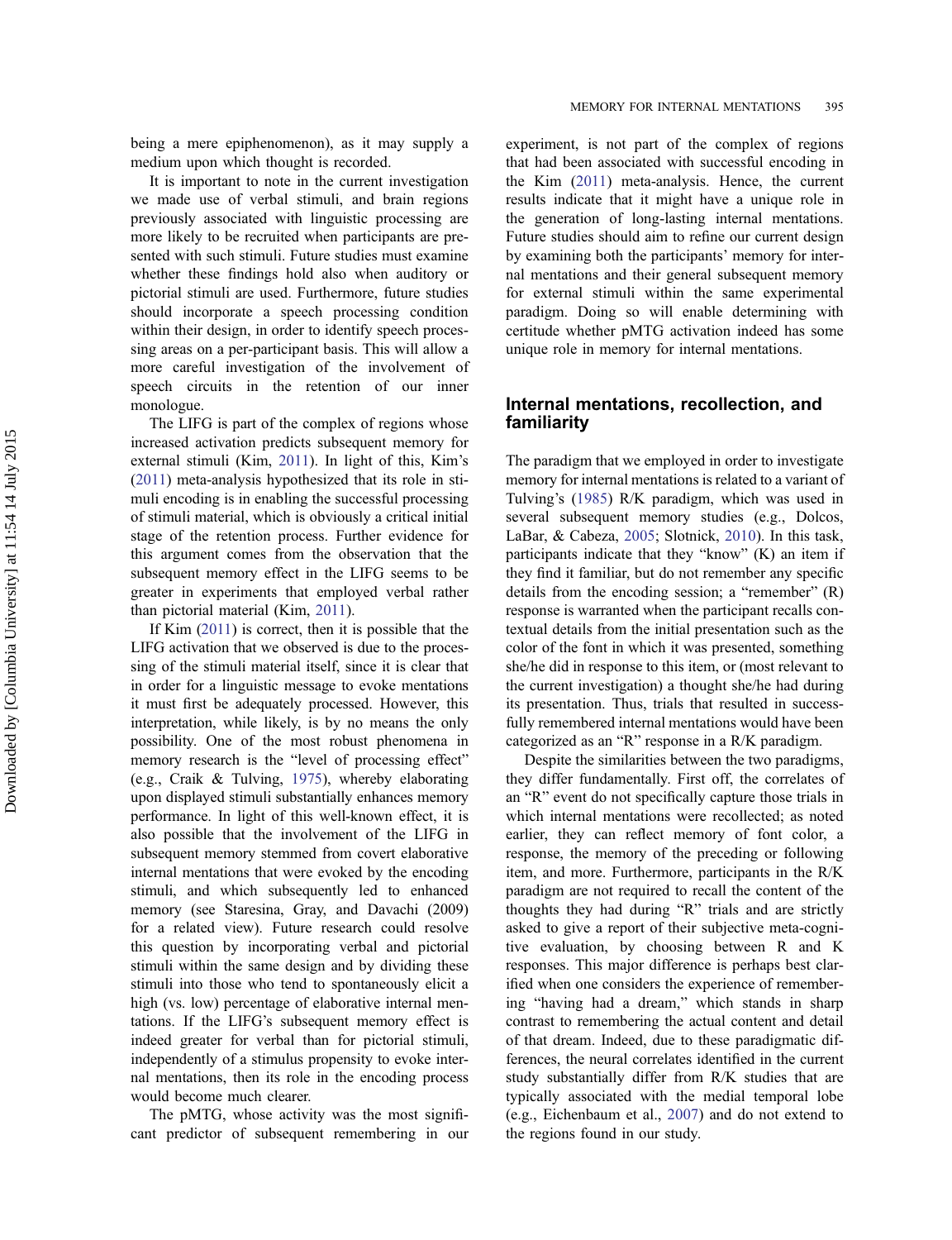An interesting related question is whether it is possible for participants to "know" that they had an internal mentation, despite being unable to recollect it; in other words, is it possible for participants to say "I remember thinking something, I just don't remember what it was." Further behavioral and neural studies in this direction are clearly warranted.

## Internal mentations and mind-wandering

Lastly, the current experiment revealed that activation of medial default-mode network is not associated with subsequent memory for internal mentations. In fact, it was highly associated with an inability to recollect one's thoughts. This finding poses a challenge to the "internal mentation" hypothesis (Buckner et al., [2008](#page-11-0)) of the default-mode network, according to which the role of the default-mode network is in creating "imaginative constructions of hypothetical events or scenarios" (Buckner et al., [2008](#page-11-0) p. 20). On this view, the default-mode network is likened to an internal storyteller, making use of one's episodic memories in order to generate new mental content, independently of external stimuli. Furthermore, some have even associated the default-mode network with the function of integrating a coherent, sparse, and well-controlled stream of consciousness (Carhart-Harris & Friston, [2010](#page-12-0); Carhart-Harris et al., [2012\)](#page-12-0). What should we make of our finding that the default-mode network correlated with an inability to retrieve a coherent internal monologue? We argue that these results speak *against* the "internal mentation" hypothesis of the default-mode network. These results, however, are equivocal, and assessing their significance requires careful analysis.

The purpose of the current study was to examine the neural correlates that are associated with people's ability to store stimulus-evoked internal mentations in long-term memory. Therefore, we provided participants with an exogenous cue to retrieve their previous mentations (i.e., the sentences). A significant limitation of this experimental design is that in order to remember their internal mentations participants had to remember the stimuli that evoked them. If the participants in our experiment occasionally went on mind-wanderings in which they completely disconnected from the externally presented stimulus, then this excess of internal mentations could have led to a failure in associating a thought to its originator. To further explicate this point, this interpretation holds that the activation of the default-mode network was observed for "forgotten" trials because participants

had internal mentations but for some reason (e.g., because they were absorbed in these internal mentations) they did not associate them to the stimulus sentence. In this case, it is possible that these mentations might have been successfully recollected using a different retrieval paradigm.

While this interpretation seems plausible at face value, it is in fact inconsistent with some aspects of our data. First, if participants indeed "wandered off" and disconnected from the external world on these trials, then they should have responded more slowly to the external stimulus or should have missed it altogether (e.g., Weissman, Roberts, Visscher, & Woldorff, [2006](#page-13-0)). However, there was no RT difference between the processing of sentences, which led to subsequently remembered and forgotten internal mentations. Furthermore, the subsequent inability to recollect internal mentations was also associated with activation of the left and right middle frontal gyri, regions that are typical correlates of goal-directed, externally oriented cognitive processing (e.g., Corbetta & Shulman, [2002](#page-12-0)) rather than of "drifting away." Finally, let us assume that the default-mode activity is indeed a "double-edged sword"—on the one hand responsible for creating internal mentations and on the other hand causing difficulties in the retrieval of these internal mentations, when cued by the stimulus that originally triggered them. These contradicting forces should have nullified or at least diminished the association between default network activity and subsequent forgetting of internal mentations in our study. However, the association observed in our results is robust, despite the fact that our final analysis contained a relatively few participants.<sup>4</sup>

It is worthwhile at this point to look at the findings that gave rise to the internal mentation hypothesis of the default-mode network. Several studies convincingly show that increased default-network activity (or a reduced suppression of it) can accompany lapses of attention (e.g., Christoff et al., [2009;](#page-12-0) Weissman et al., [2006](#page-13-0)). For example, Weissman et al. ([2006\)](#page-13-0) have shown that increased default network activity is associated with slower RTs in an attention-demanding task. Furthermore, in a study performed by Christoff et al. [\(2009](#page-12-0)), participants performed a sustained attention task and were occasionally presented with cues upon which they self-reported if their minds were on task or wandering off; once again, default-network activity correlated with self-reported mind-

<sup>&</sup>lt;sup>4</sup> While we employed a standard threshold of  $p < .001$  with 60 contiguous voxels (corresponding to a corrected  $p$ -value of .05), a large portion of the default-mode network also survived a much more stringent threshold of  $p < .00005$ ,  $k = 60$ .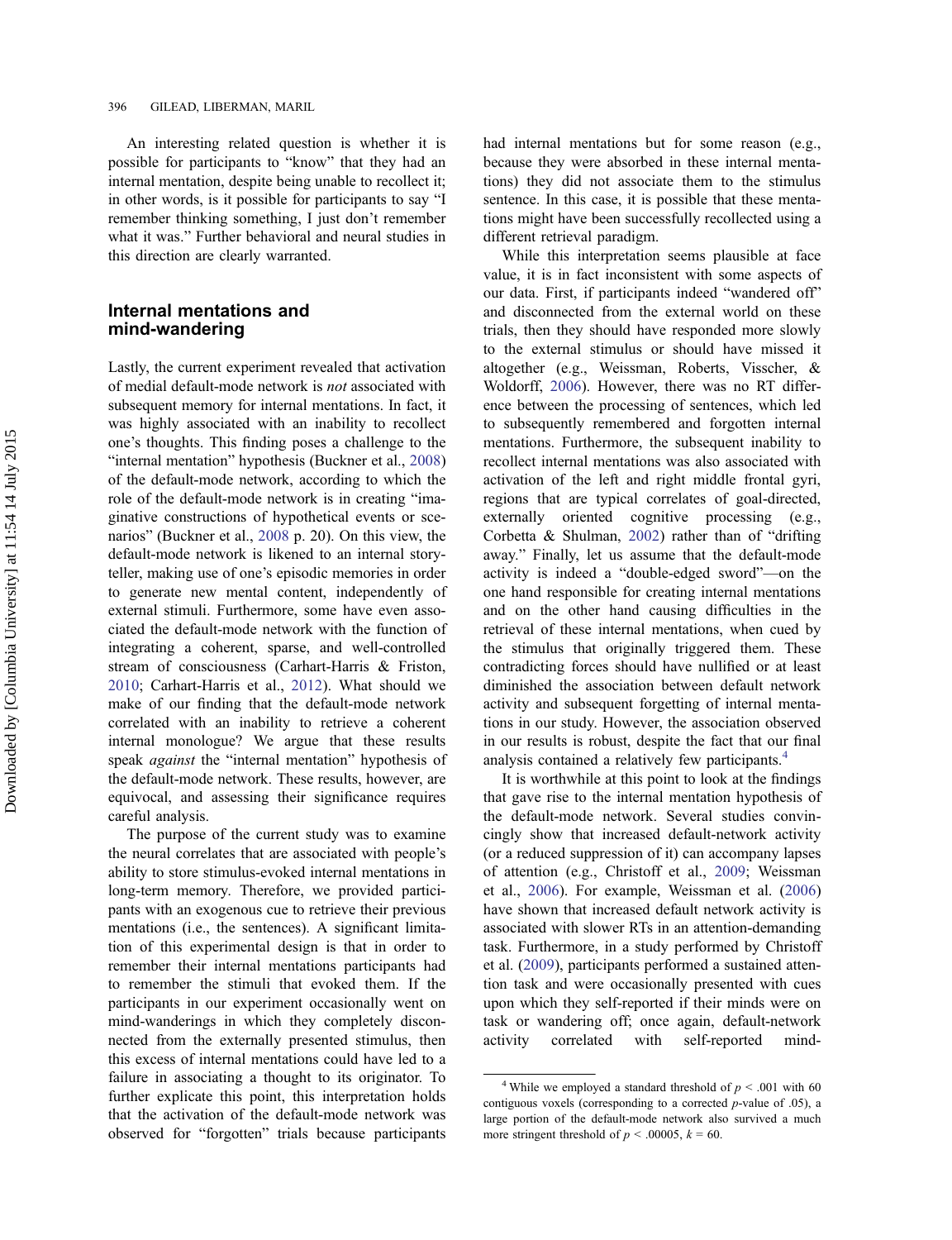<span id="page-11-0"></span>wanderings. However, despite much evidence proving a link between the default-mode network and stimulus-independent thought/mind-wandering, there is no direct evidence, to date, which links the existence of internal mentations (or stream of consciousness) to default network activity. Conscious mentation is especially salient when the input from the external world is attenuated; however, the terms "stimulus-independent thought" and the "stream of consciousness" (which are sometimes used interchangeably) are by no means synonymous. Our internal monologue can be evoked by both internal and external stimuli.

Indeed, recent evidence (Stawarczyk, Majerus, Maquet, & D'Argembeau, [2011\)](#page-12-0) show that defaultnetwork activity is anti-correlated with conscious thoughts related to the appraisal of an ongoing task (i.e., task-related, stimulus-independent thoughts). Such thoughts (e.g., "this experiment is boring") are clearly part of our stream of consciousness. Thus, the data by Stawarczyk et al. [\(2011\)](#page-12-0) supports the possibility that default-mode activity is associated with lapses in conscious processing of external stimuli, but not with the stream of consciousness. The current study extended this past work and offers equivocal evidence to suggest that default network activity also correlates with lapses in the ability to recollect aspects of one's stream of consciousness.

It is important to note that we do not wish to underscore the role of the default-mode network in the construction of internal mentations. Much evidence clearly implicates this network in allowing us to store and access our knowledge of the world (e.g., Binder, Desai, Graves, & Conant, 2009; Buckner et al., 2008). One possible speculation is that it reflects access to a preconscious reservoir of mental content; the activity of the left frontotemporal cortex might be responsible for turning this vast content into a coherent and sparse internal monologue (see Morin and Michaud [\(2007](#page-12-0)) for a related view).

# EXTENSIONS AND FUTURE DIRECTION

The narration and registration of our impressions, ideas, and inferences is an important part of human experience. It will be interesting to investigate whether the variability in the ability to retain internal mentations varies consistently across individuals, as it might have significant implications across many aspects of life. Furthermore, future studies should investigate whether participants' level of verbal IQ is associated with the ability to recollect internal mentations. This point is important because disturbance in the ability to safeguard the internal mentations could have important implication for one's sense of self and the ability to self-regulate behavior. Furthermore, an inability to remember one's inferences could have grave ramifications for cognitive development, as it is a gradual process in which new insights and cognitions are built upon previously attained ones.

# SUMMARY

The current study presented two interesting results. (1) The neural correlates of subsequent long-term memory for stimulus-evoked internal mentations were the LIFG and pMTG; this finding raises the possibility that inner speech has a crucial role in people's ability to remember their thoughts. (2) The default-mode network was associated with an inability to recollect internal mentations. We argue that this result speaks against the "internal mentation hypothesis" of the default-mode network and that existing evidence in support of this canonical hypothesis remains equivocal. One significant limitation of the current study is that it included a relatively small sample size (13 participants); thus, further replications, extensions, and refinements of the current work are warranted.

Continued research into the mechanisms by which we produce and record our internal mentations could offer insights into important practical and theoretical issues. The current study provided only a preliminary investigation into this elusive facet of human cognition. We hope that it might assist in setting a path for a deep endeavor into the latent realms of memory and consciousness.

> Original manuscript received 6 July 2013 Revised manuscript accepted 5 March 2014 First published online 27 March 2014

## REFERENCES

- Binder, J. R., Desai, R. H., Graves, W. W., & Conant, L. L. (2009). Where is the semantic system? A critical review and meta-analysis of 120 functional neuroimaging studies. Cerebral Cortex, 19(12), 2767–2796. doi:10.1093/ cercor/bhp055
- Brewer, J. B., Zhao, Z., Desmond, J. E., Glover, G. H., & Gabrieli, J. D. (1998). Making memories: Brain activity that predicts how well visual experience will be remembered. Science, 281(5380), 1185–1187. doi:10.1126/ science.281.5380.1185
- Buckner, R. L., Andrews-Hanna, J. R., & Schacter, D. L. (2008). The brain's default network—Anatomy, function, and relevance to disease. Annals of the New York Academy of Sciences, 1124, 1–38. doi:10.1196/ annals.1440.011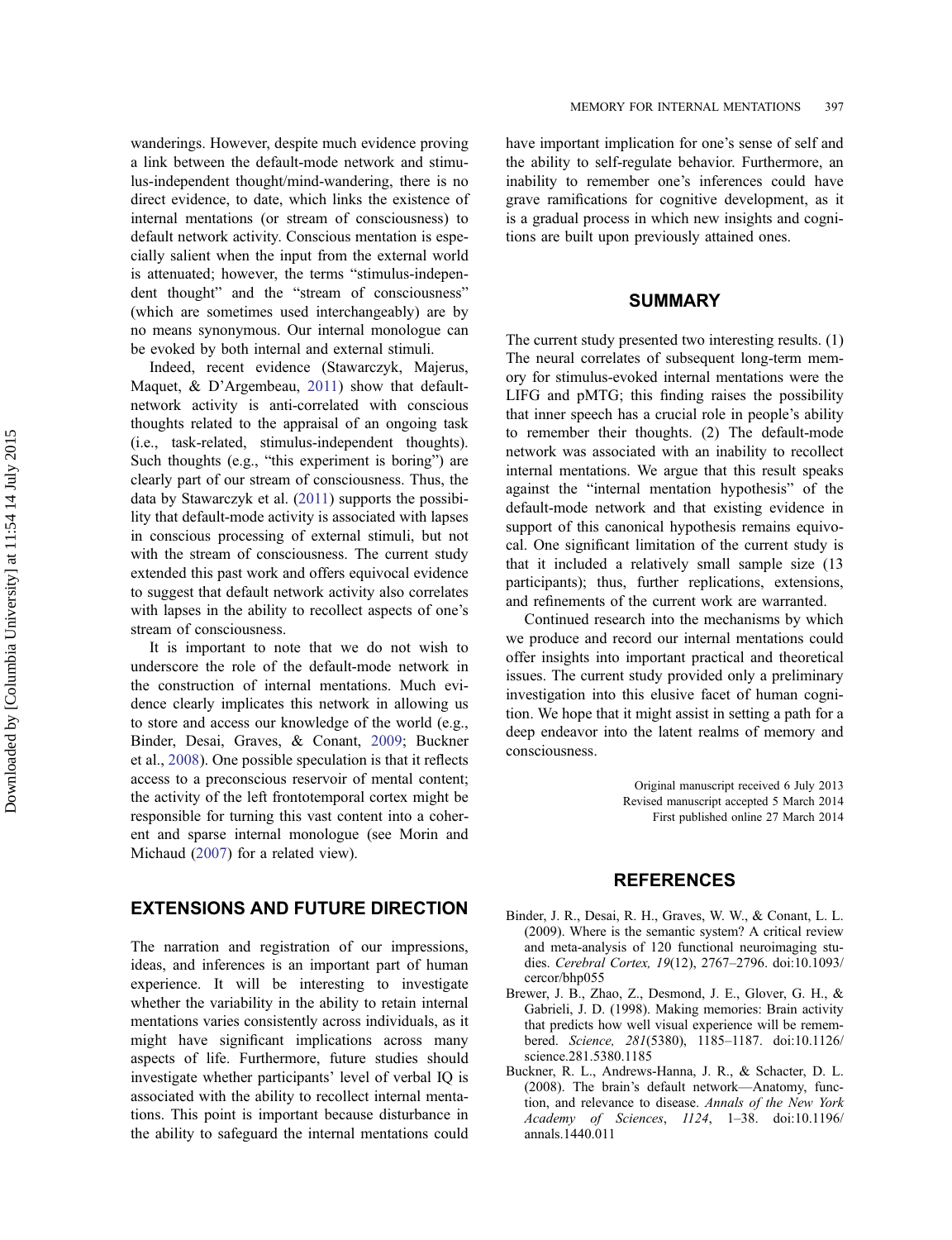- <span id="page-12-0"></span>Carhart-Harris, R. L., Erritzoe, D., Williams, T., Stone, J. M., Reed, L. J., Colasanti, A., ... Nutt D. J. (2012). Neural correlates of the psychedelic state as determined by fMRI studies with psilocybin. Proceedings of the National Academy of Sciences, 109(6), 2138–2143. doi:10.1073/pnas.1119598109
- Carhart-Harris, R. L., & Friston, K. J. (2010). The defaultmode, ego-functions and free-energy: A neurobiological account of Freudian ideas. Brain, 133(4), 1265–1283. doi:10.1093/brain/awq010
- Carruthers, P. (1998). Conscious thinking: Language or elimination? Mind & Language,  $13(4)$ , 457-476. doi:10.1111/1468-0017.00087
- Christoff, K., Gordon, A. M., Smallwood, J., Smith, R., & Schooler, J. W. (2009). Experience sampling during fMRI reveals default network and executive system contributions to mind wandering. Proceedings of the National Academy of Sciences, 106(21), 8719–8724. doi:10.1073/pnas.0900234106
- Corbetta, M., & Shulman, G. L. (2002). Control of goaldirected and stimulus-driven attention in the brain. Nature Reviews. Neuroscience, 3(3), 201–215. doi:10.1038/nrn755
- Craik, F. I., & Tulving, E. (1975). Depth of processing and the retention of words in episodic memory. Journal of Experimental Psychology: General, 104(3), 268. doi:10.1037/0096-3445.104.3.268
- Dale, A. M. (1999). Optimal experimental design for event-related fMRI. Human Brain Mapping, 8(2–3). doi:10.1002/(SICI)1097-0193(1999)8:2/3<109::AID-HBM7>3.0.CO;2-W
- Demb, J. B., Desmond, J. E., Wagner, A. D., Vaidya, C. J., Glover, G. H., & Gabrieli, J. D. (1995). Semantic encoding and retrieval in the left inferior prefrontal cortex—A functional MRI study of task-difficulty and process specificity. Journal of Neuroscience, 15(9), 5870–5878.
- Dierks, T., Linden, D. E., Jandl, M., Formisano, E., Goebel, R., Lanfermann, H., & Singer, W. (1999). Activation of Heschl's gyrus during auditory hallucinations. Neuron, 22(3), 615–621. doi:10.1016/S0896-6273(00)80715-1
- Dolcos, F., LaBar, K. S., & Cabeza, R. (2005). Remembering one year later: Role of the amygdala and the medial temporal lobe memory system in retrieving emotional memories. Proceedings of the National Academy of Sciences, 102(7), 2626–2631. doi:10.1073/ pnas.0409848102
- Eichenbaum, H., Yonelinas, A. R., & Ranganath, C. (2007). The medial temporal lobe and recognition memory. Annual Review of Neuroscience, 30, 123.
- Forman, S. D., Cohen, J. D., Fitzgerald, M, Eddy, W. F., Mintun, M. A., & Noll, D. C. (1995). Improved assessment of significant activation in functional magnetic resonance imaging (fMRI): Use of a cluster-size threshold. Magnetic Resonance in Medicine, 33, 636–647.
- Hickok, G., & Poeppel, D. (2007). The cortical organization of speech processing. Nature Reviews Neuroscience, 8 (5), 393–402. doi:10.1038/nrn2113
- Hopkins, R. H., & Edwards, R. E. (1972). Pronunciation effects in recognition memory. Journal of Verbal Learning and Verbal Behavior, 11(4), 534–537.
- Just, M. A., Carpenter, P. A., Keller, T. A., Eddy, W. F., & Thulborn, K. R. (1996). Brain activation modulated by sentence comprehension. Science, 274(5284), 114-116. doi:10.1126/science.274.5284.114
- Kaan, E., & Swaab, T. Y. (2002). The brain circuitry of syntactic comprehension. Trends in Cognitive Sciences, 6 (8), 350–356.
- Kanwisher, N., McDermott, J., & Chun, M. M. (1997). The fusiform face area: A module in human extrastriate cortex specialized for face perception. Journal of Neuroscience, 17(11), 4302–4311.
- Kim, H. (2011). Neural activity that predicts subsequent memory and forgetting: A meta-analysis of 74 fMRI studies. NeuroImage, 54(3), 2446–2461. doi:10.1016/j. neuroimage.2010.09.045
- Mazoyer, B., Zago, L., Mellet, E., Bricogne, S., Etard, O., Houdé, O., ... Tzourio-Mazoyer, N. (2001). Cortical networks for working memory and executive functions sustain the conscious resting state in man. Brain Research Bulletin, 54(3), 287–298. doi:10.1016/S0361- 9230(00)00437-8
- McCandliss, B. D., Cohen, L., & Dehaene, S. (2003). The visual word form area: Expertise for reading in the fusiform gyrus. Trends in Cognitive Sciences, 7(7), 293–299.
- McGuire, P. K., Silbersweig, D. A., Murray, R. M., David, A. S., Frackowiak, R. S. J., & Frith, C. D. (1996). Functional anatomy of inner speech and auditory verbal imagery. Psychological Medicine, 26(1), 29–38. doi:10.1017/S0033291700033699
- Morin, A., & Michaud, J. (2007). Self-awareness and the left inferior frontal gyrus: Inner speech use during selfrelated processing. Brain Research Bulletin, 74(6), 387–396. doi:10.1016/j.brainresbull.2007.06.013
- Moss, H. E., Abdallah, S., Fletcher, P., Bright, P., Pilgrim, L., Acres, K., & Tyler, L. K. (2005). Selecting among competing alternatives: Selection and retrieval in the left inferior frontal gyrus. Cerebral Cortex, 15(11), 1723–1735. doi:10.1093/cercor/bhi049
- Ozubko, J. D., & MacLeod, C. M. (2010). The production effect in memory: Evidence that distinctiveness underlies the benefit. Journal of Experimental Psychology: Learning, Memory, and Cognition, 36(6), 1543.
- Poldrack, R. A., Wagner, A. D., Prull, M. W., Desmond, J. E., Glover, G. H., & Gabrieli, J. D. (1999). Functional specialization for semantic and phonological processing in the left inferior prefrontal cortex. NeuroImage, 10(1), 15–35. doi:10.1006/nimg.1999.0441
- Raichle, M. E., MacLeod, A. M., Snyder, A. Z., Powers, W. J., Gusnard, D. A., & Shulman, G. L. (2001). A default mode of brain function. Proceedings of the National Academy of Sciences, 98(2), 676–682. doi:10.1073/ pnas.98.2.676
- Slotnick, S. D. 2010. Does the hippocampus mediate objective binding or subjective remembering? Neuroimage, 49 (2), 1769–1776.
- Staresina, B. P., Gray, J. C., & Davachi, L. (2009). Event congruency enhances episodic memory encoding through semantic elaboration and relational binding. Cerebral Cortex, 19(5), 1198–1207.
- Stawarczyk, D., Majerus, S., Maquet, P., & D'Argembeau, A. (2011). Neural correlates of ongoing conscious experience: Both task-unrelatedness and stimulus-independence are related to default network activity. PLoS One, 6(2), e16997. doi:10.1371/journal.pone.0016997
- Thompson-Schill, S. L., D'Esposito, M., Aguirre, G. K., & Farah, M. J. (1997). Role of left inferior prefrontal cortex in retrieval of semantic knowledge: A reevaluation.